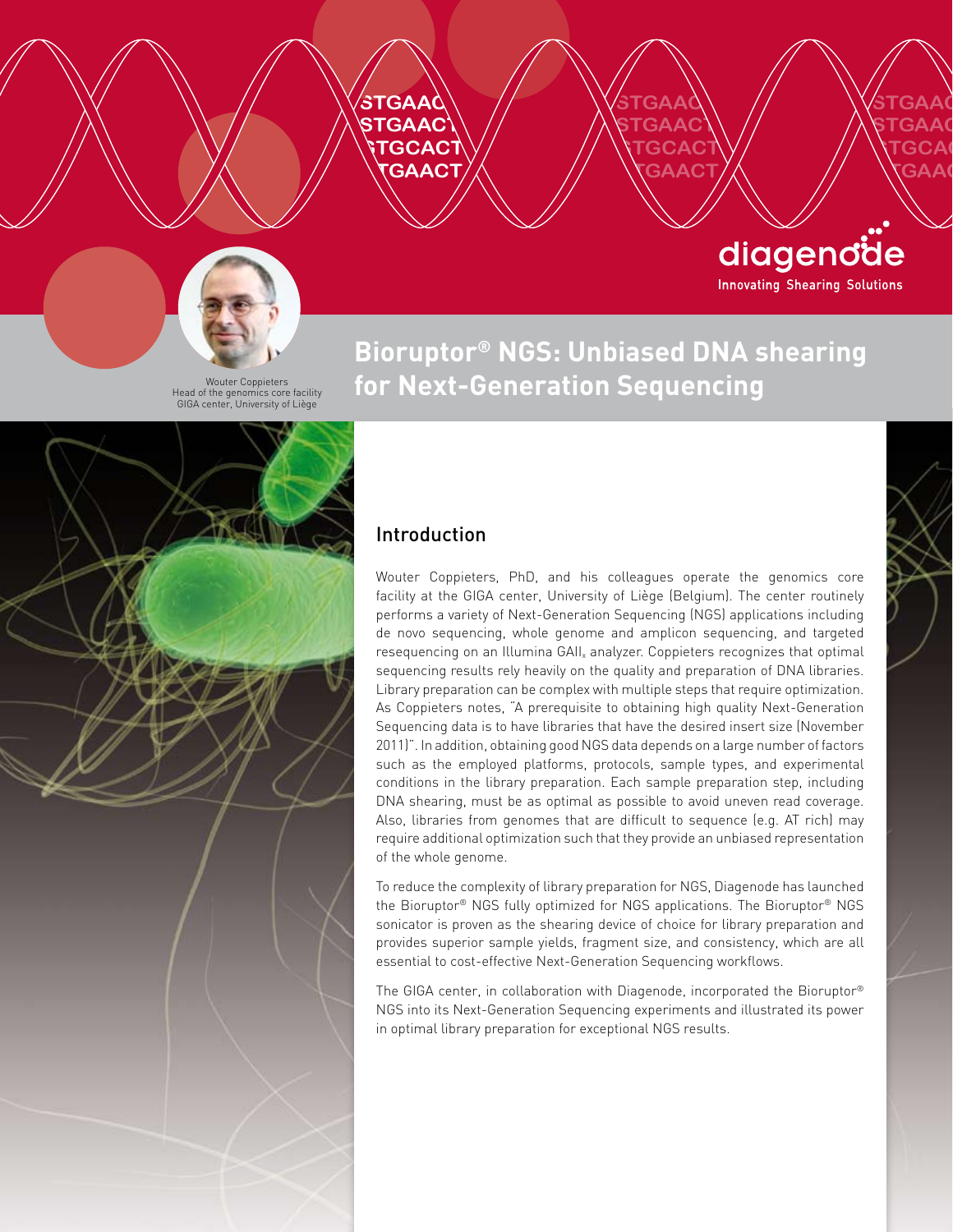

#### Deep sequencing of E. coli and S. epidermis genomes

Coppieters' team sequenced two bacterial genomes with dissimilar GC characteristics: 1) the well-characterized Escherichia coli (reference ATCC 8739), which has a fairly even GC-AT distribution (though some local regions contain outstanding GC content) and 2) the skin commensal Staphylococcus epidermis (reference ATCC 12228) whose genome is extremely AT rich.

The reads from whole genome sequencing are used for reference assembly, where high coverage is particularly important for uncovering rare genetic variations. Coppieters' team wanted to achieve ultra-high coverage with equal representation of every part of the genome. To accomplish this challenging goal, they chose the Bioruptor® NGS for reliable sample preparation. The following section details the relevant laboratory protocols used for sample preparations. Table 1 shows the characteristics of the sequencing data and the genomes.

| <b>Sample</b> | <b>Genome size (Mb)</b> | <b>GC</b> content | Read length | Number of reads | Read coverage |
|---------------|-------------------------|-------------------|-------------|-----------------|---------------|
| E. coli       | 4.75                    | 50.9%             | $2x75$ bp   | 7963513         | 255x          |
| S. epidermis  |                         | 32.1%             | $2x75$ bp   | 14446582        | 878x          |

Table 1: Summary of figures of the E. coli and S. epidermis genomes and the sequencing performed on an Illumina Genome Analyzer.

#### Workflow

Bacterial genomic DNA was prepared using the DNeasy Blood & Tissue kit (Qiagen) according to manufacturer's instructions and concentrated using the PrepEase PCR purification 96-well Plate kit (USB).

In the first step of library preparation, the Bioruptor® NGS was used to sonicate 5 μg of sample DNA (100 μl final sonication volume in TE buffer) for 8 minutes of 30 seconds on/off cycles at 4°C. The sheared DNA was analyzed on a Bioanalyzer 2100 using the DNA High Sensitivity chip.

The remaining sample preparations and sequencing were performed with standard Illumina procedures required for generating 75 base long reads from the paired end libraries using a single flow lane for the two bacterial strains.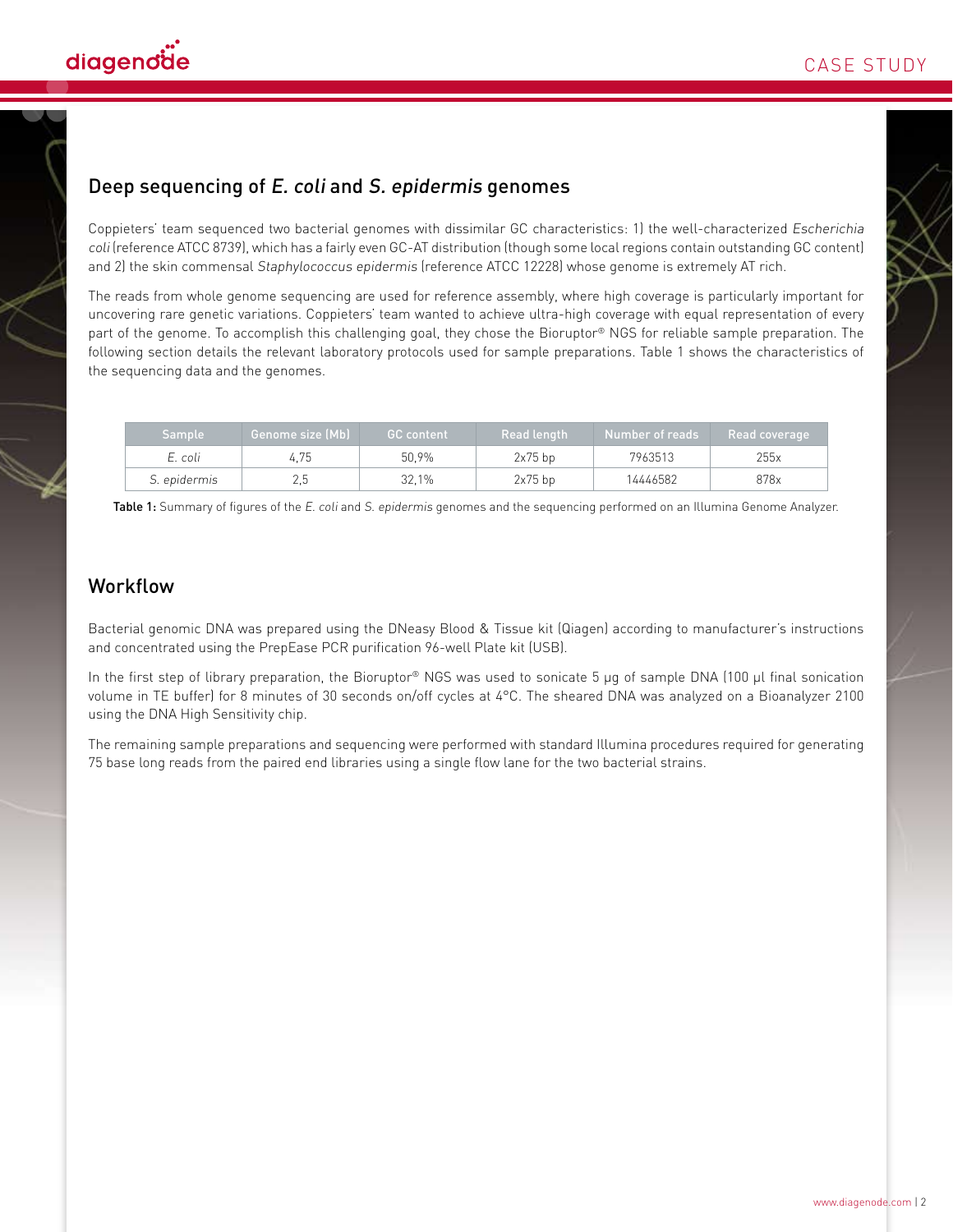

#### Results

The shearing performance was closely monitored during the whole workflow using the Bioanalyzer 2100 and its DNA High Sensitivity chips, which are the gold standard for quickly and accurately checking DNA fragment sizes after shearing. The Bioruptor<sup>®</sup> NGS produced a more than adequate number of fragments, which fit tightly in the specified size range. The default Bioanalyzer output in log scale is shown in Figure 1 for both bacterial strains. Insets represent the linear transformation of the data.



Figure 1: The Bioanalyzer images (A and C) and their linear transformation (B and D) showing the fragment distribution from the E. coli (top) and S. epidermis experiments (bottom).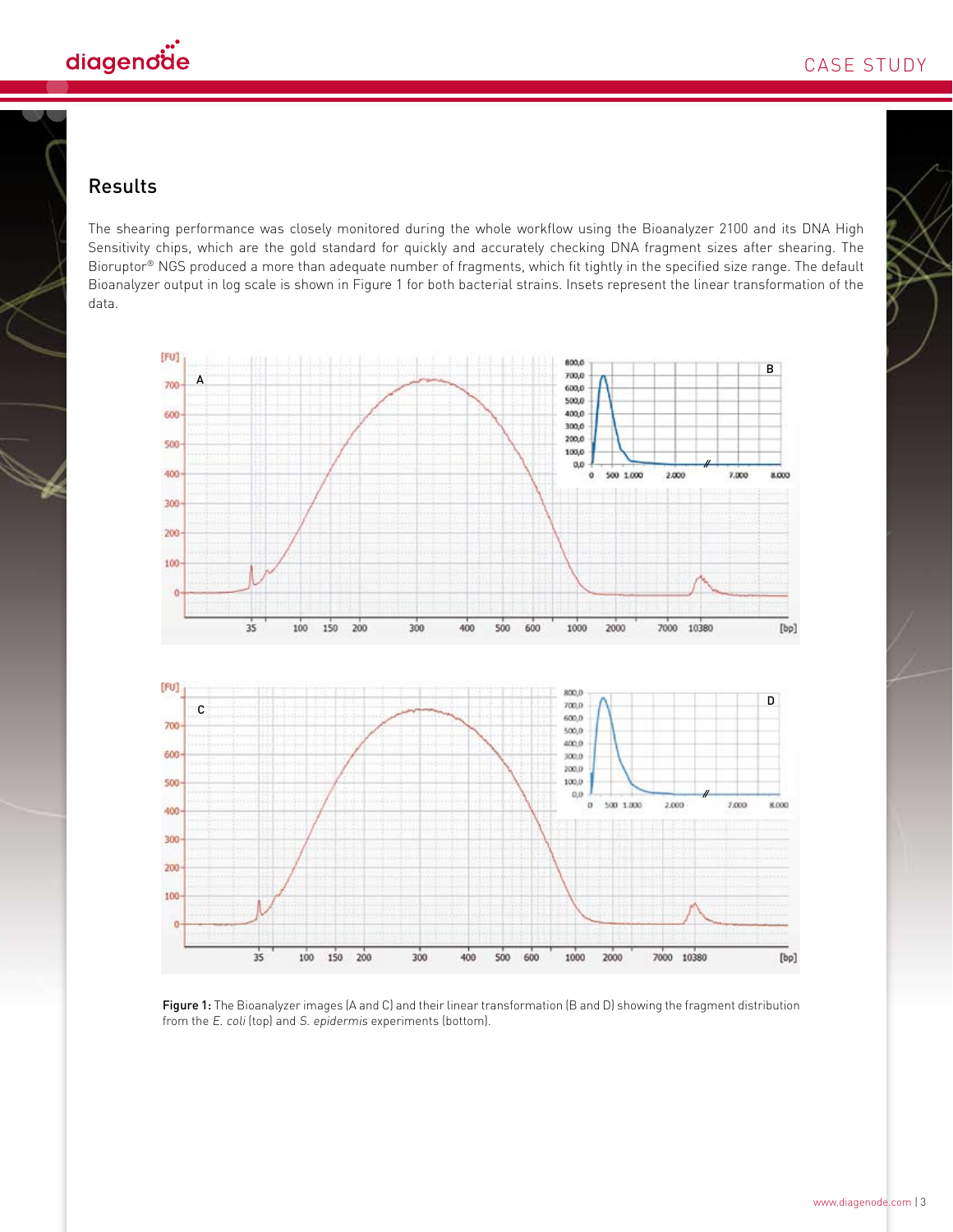Figure 2 allows the visual verification of the E. coli and S. epidermis fragments. The consistency of the shearing results was also controlled with standard gel electrophoresis between the different samples. Together, these results show that the shearing produces a tight and reproducible distribution along the expected size range.

|                                | Ladder EBr | :SBr |
|--------------------------------|------------|------|
|                                |            |      |
| $0380 -$                       |            |      |
| 7000                           |            |      |
| $3000 -$<br>$2000 -$           |            |      |
| $1000 -$<br>$700 -$<br>$600 -$ |            |      |
| $500 -$                        |            |      |
| 400                            |            |      |
| 300                            |            |      |
| $200 -$                        |            |      |
| $150 -$                        |            |      |
| $100 -$                        |            |      |
| 35                             |            |      |

Figure 2: The sheared fragments clearly show a reproducible distribution along the expected size range regardless of sample base content. (left: E. coli, right: S. epidermis).

With such optimal shearing results, it was not surprising that the subsequent sequencing run resulted in high quality data with extensive coverage and minimal bias.

Figure 3 presents the even and ultra-high coverage along the whole genome of the bacteria. Proper shearing accomplished by the Bioruptor® NGS prevented undesirable gaps or large peaks (under- or overrepresentations) in the dataset.



Figure 3: The E. coli (top) and the S. epidermis (bottom) genomes have uniform and high coverage. The bar charts show read numbers per base.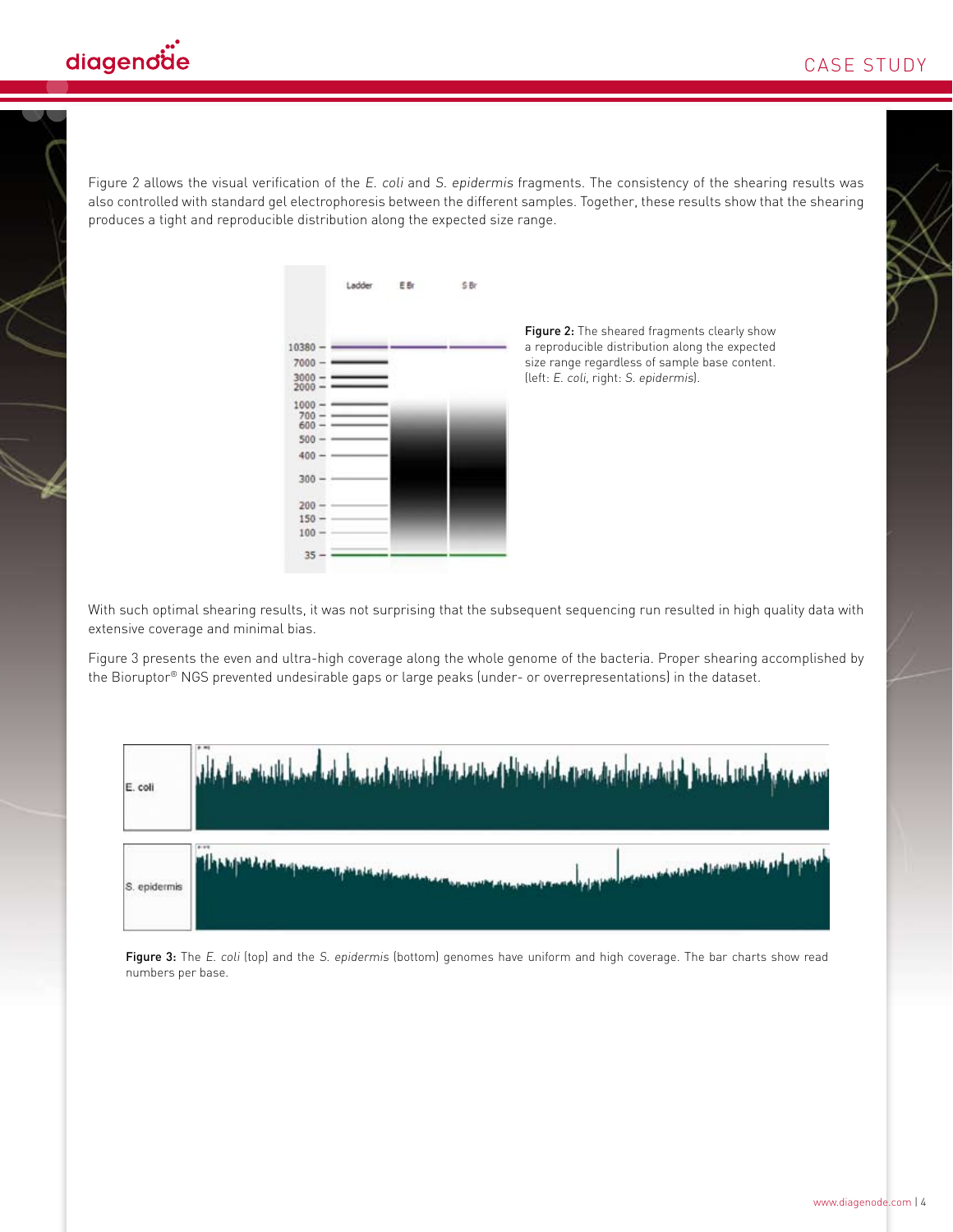

The sequencing depth frequency was not biased towards lower or higher depths, as shown in the histograms in Figure 4. The coverage frequency of the whole genomes sheared with a Bioruptor® NGS shows a normal distribution.





Figure 4: The read depths for every base are shown in the function of their frequency, producing a normal distribution. The X axes show the coverage values per base, and the Y axes show how many times a coverage value occurs.

The correlation between GC skewing and the sequencing data is important in understanding the level of bias in the dataset. We thus introduced different QC steps in the workflow to measure bias. Figure 5 illustrates nearly equal representation of the whole genome with coverage summits characteristic of the bacteria with consistent, high quality data in almost every GC range. The fact that coverage depth drops significantly in extreme GC sequences (> 70%) is usually caused by the PCR steps during sample preparation and the sequencing chemistry itself. (\*)

A closer view in Figure 6 also depicts the even and ultra-high coverage in AT rich regions.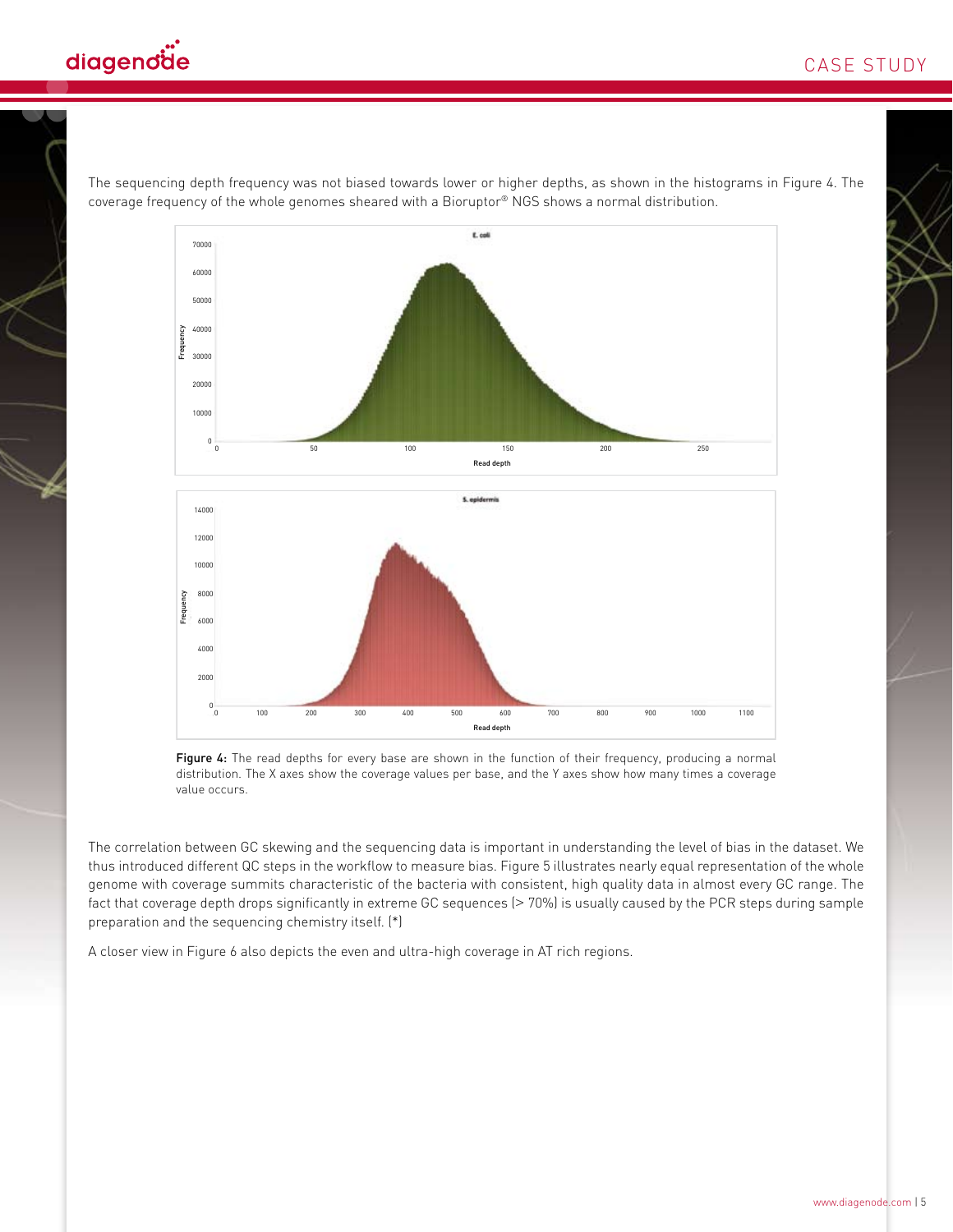## diagendäe









Figure 6: Reliable and even coverage of a region with high AT content (S. epidermis 1537-1538 kbp)